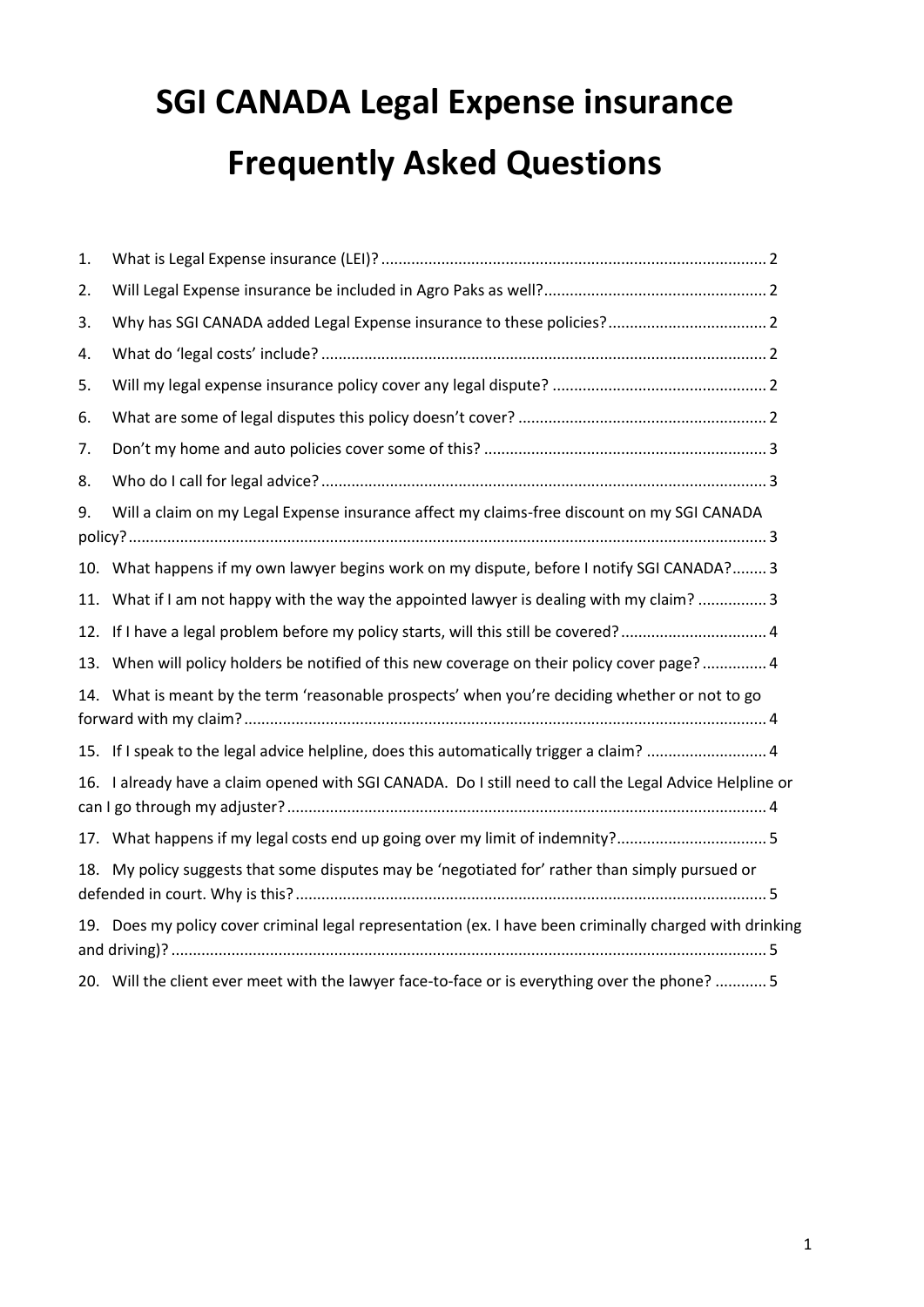## <span id="page-1-0"></span>**1. What is Legal Expense insurance (LEI)?**

Legal Expense insurance is a unique product that helps individuals defend or pursue legal action if they have a dispute with another party. With the legal expense insurance coverage from SGI CANADA, you have access to legal advice and guidance, plus the security of knowing the costs of pursuing legal action will be covered.

Effective Monday, November 17, 2014, Legal Expense insurance will be an included coverage in all SGI CANADA Home Pak, Mobile Home Pak, Tenant Pak, Condominium Owner's Pak, and Prestige policies.

We have partnered with DAS Canada to add this important coverage to our policies.

#### <span id="page-1-1"></span>**2. Will Legal Expense insurance be included in Agro Paks as well?**

No, because Agro Paks include a commercial component with the farming exposures as well as habitational, we are not able to include Legal Expense insurance as part of the coverage at this time.

#### <span id="page-1-2"></span>**3. Why has SGI CANADA added Legal Expense insurance to these policies?**

We researched this product and discovered it was something that could benefit policy holders. In the last five years, 55% of Canadians who accessed the legal system were not represented by a I lawyer and 63% did not consult a lawyer for a legal issue because they could not afford it.

## <span id="page-1-3"></span>**4. What do 'legal costs' include?**

Legal costs include items like lawyers' fees, charges for disbursements and your opponent's legal costs should you lose and be required to pay them.

## <span id="page-1-4"></span>**5. Will my legal expense insurance policy cover any legal dispute?**

Our policies are designed to provide legal guidance and expense coverage for a wide range of common issues. The coverage provided under your particular policy is detailed in the policy wording; be sure to read it carefully and if you are unclear about your coverage, contact your insurance broker.

The telephone Legal Advice Helpline, however, will offer advice on any legal matter, except for disputes with SGI and SGI CANADA and DAS Canada. For example, although family law is not covered in any policies, you can receive legal advice regarding family law matters from the legal advice helpline.

## <span id="page-1-5"></span>**6. What are some of legal disputes this policy doesn't cover?**

While the Legal Expense insurance covers a wide range of issues, some of the situations which are not covered include: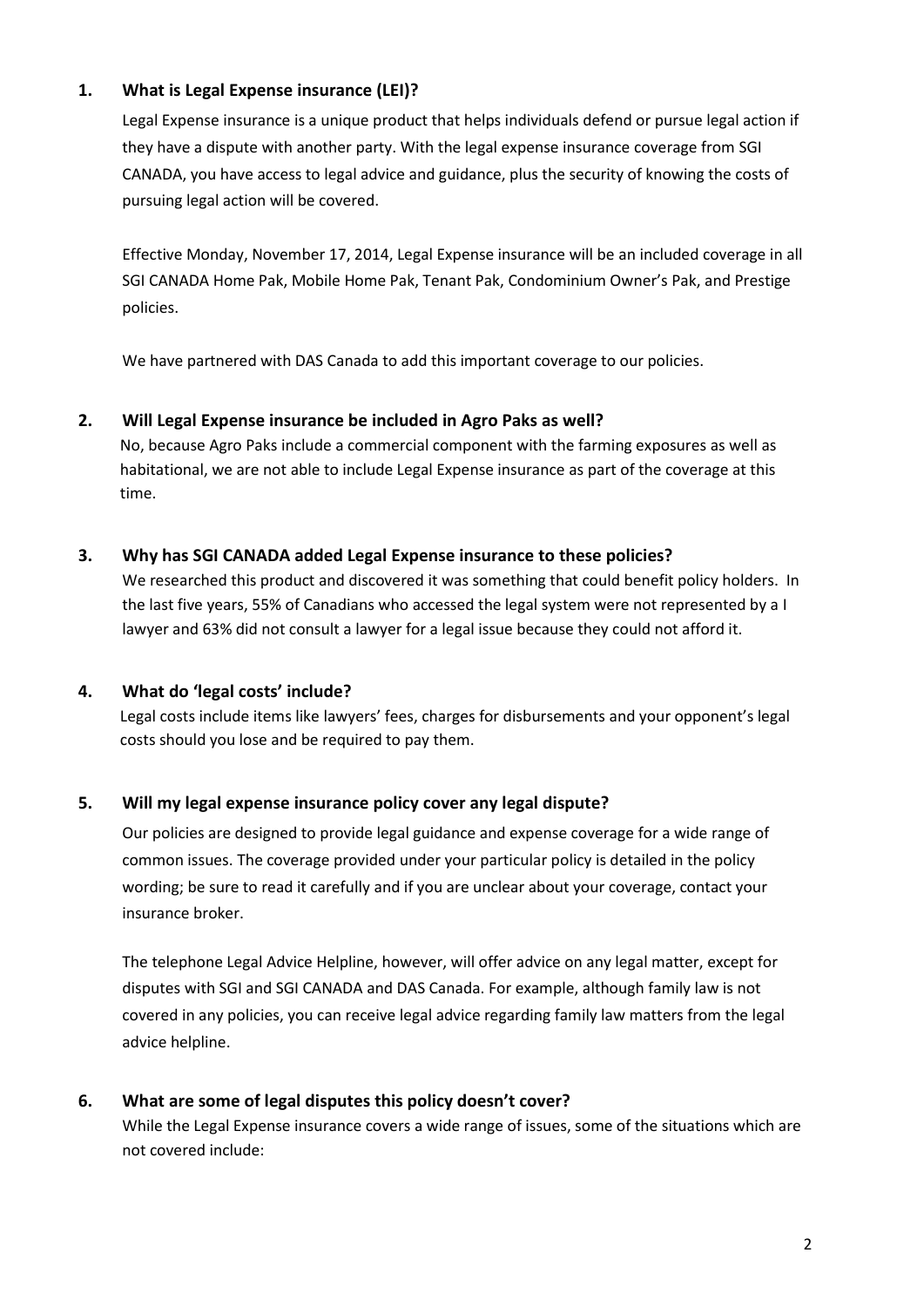- legal issues which have begun prior to the policy purchase
- family law
- contract review
- wills and power of attorney
- pre-incurred costs
- legal defence outside of employment

Even though these are not included, advice is still available via the unlimited, free Legal Advice Helpline.

Please refer to your policy wording for specific coverage exclusions.

#### <span id="page-2-0"></span>**7. Don't my home and auto policies cover some of this?**

If you have an SGI CANADA home insurance product, this coverage is now part of your policy. Traditional home policies primarily cover third-party liability and property damage claims only, while auto insurance provides accident benefits and only defends third-party claims.

#### <span id="page-2-1"></span>**8. Who do I call for legal advice?**

You can call the Legal Advice Helpline at 1-855-953-1430.

Please note your broker cannot call the legal advice line on your behalf for client/attorney privacy reasons.

# <span id="page-2-2"></span>**9. Will a claim on my Legal Expense insurance affect my claims-free discount on my SGI CANADA policy?**

No, for the sake of your rates for your SGI CANADA policy, any legal expense claims or calls to the unlimited, free Legal Advice Helpline will not affect your claims-free status.

# <span id="page-2-3"></span>**10. What happens if my own lawyer begins work on my dispute, before I notify SGI CANADA?**

If you think you may have a claim, first call the Legal Advice Helpline at 1-855-953-1430 to speak to a lawyer. Do not ask any lawyer outside of your legal expense coverage for advice unless you have been advised to do so. If you discuss your dispute with an outside lawyer before speaking to DAS and they ultimately proceed with your claim, they are unable to honour any costs incurred before your claim was opened with them. There is also a chance that your claim could be prejudiced by not taking and following their advice from the moment you became aware of the dispute.

## <span id="page-2-4"></span>**11. What if I am not happy with the way the appointed lawyer is dealing with my claim?**

After reviewing your file, DAS will assign a legal professional with the specific skills, experience and background required for your case. However, if you are unhappy with your appointed lawyer, they will work with you to agree upon another qualified person.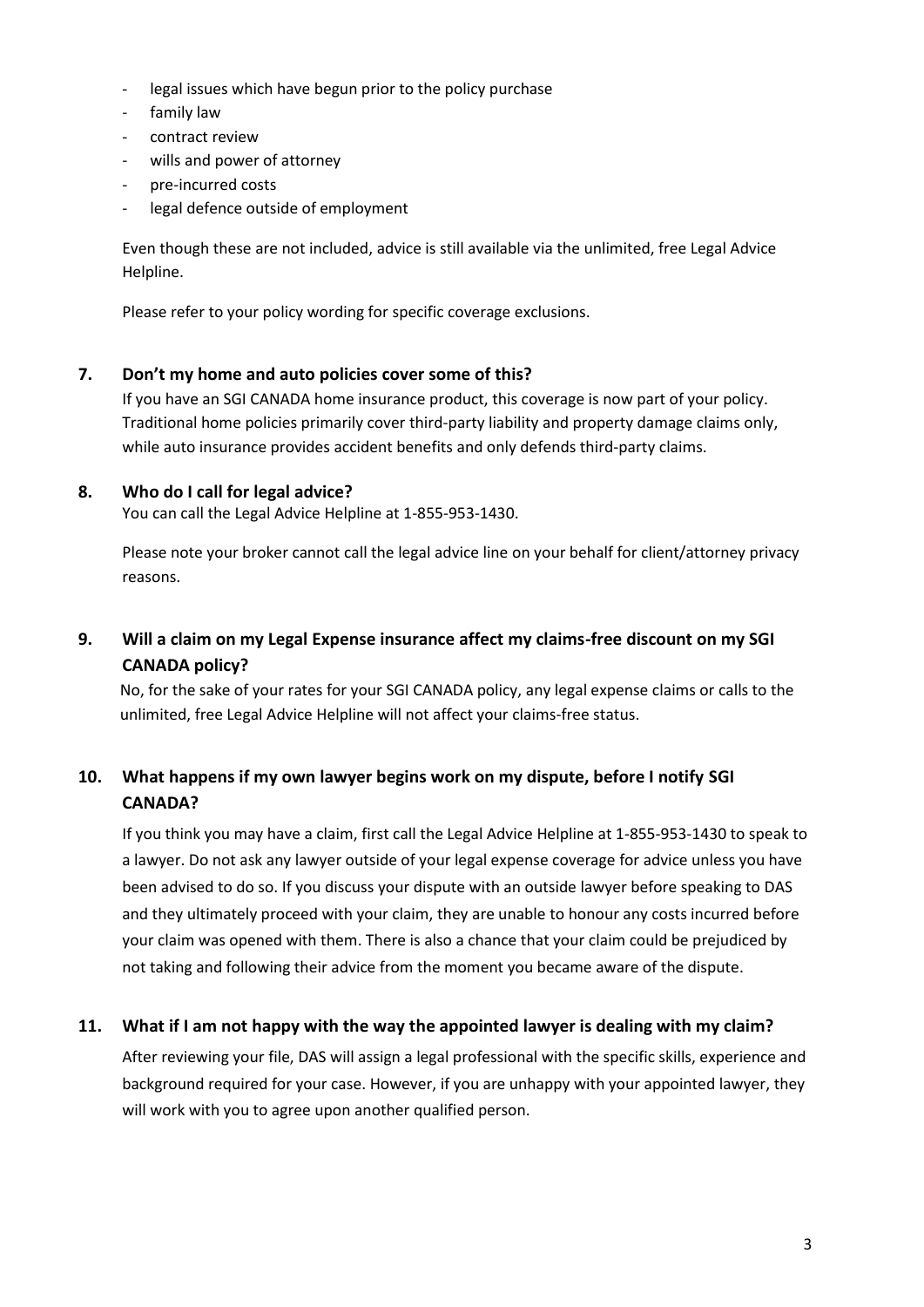#### <span id="page-3-0"></span>**12. If I have a legal problem before my policy starts, will this still be covered?**

Matters which you are aware of before the start of your policy are not covered.

## <span id="page-3-1"></span>**13. When will policy holders be notified of this new coverage on their policy cover page?** Legal Expense insurance coverage is to be read in to all SGI CANADA Home Pak, Mobile Home Pak, Tenant Pak, Condominium Owners' Pak and Prestige policies on November 17, 2014.

The coverage will be added on to policy cover pages concurrent with January 1, 2015 renewals.

This means that for any new policy issued between November 17 and December 31, 2014 Legal Expense Insurance will not display on the policy cover page.

Similarly, for any revision to a policy with a 2014 effective date, Legal Expense insurance will not display on the policy cover page until the 2015 renewal has been issued.

We strongly encourage you to notify your clients they have this additional coverage by sending them an email with a link to the Legal Expense insurance section on the SGI CANADA website, posting this link to your own web site, referring the client to our Facebook page or twitter feed, or any other method you deem appropriate.

# <span id="page-3-2"></span>**14. What is meant by the term 'reasonable prospects' when you're deciding whether or not to go forward with my claim?**

It is not in anyone's best interests to support a claim which has little chance of success. In civil claims, the appointed lawyer must agree that the claim is more than likely to be successful in order for us to proceed; this is what is meant by the term "reasonable prospects." Reasonable prospects must exist throughout the duration of a civil claim.

#### <span id="page-3-3"></span>**15. If I speak to the legal advice helpline, does this automatically trigger a claim?**

No; when you call the Legal Advice Helpline, a DAS advice lawyer will discuss your situation with you to determine if you have a potential claim. If you do not have a claim, they will advise you on how you may resolve the issue. If you do have a claimable legal issue, they will open a file for you at the end of the telephone call and forward it to DAS for final claims determination. If the issue is claimable, then a DAS panel lawyer will then be assigned and will contact you to set-up a meeting to help defend or pursue your legal rights.

Of course, you may also contact the Legal Advice Helpline any time if you are seeking answers or advice on a specific legal topic.

# <span id="page-3-4"></span>**16. I already have a claim opened with SGI CANADA. Do I still need to call the Legal Advice Helpline or can I go through my adjuster?**

You need to contact the Legal Advice Helpline because your claim will be handled through our Legal Expense insurance provider, DAS Canada and their legal team, not directly with SGI CANADA.